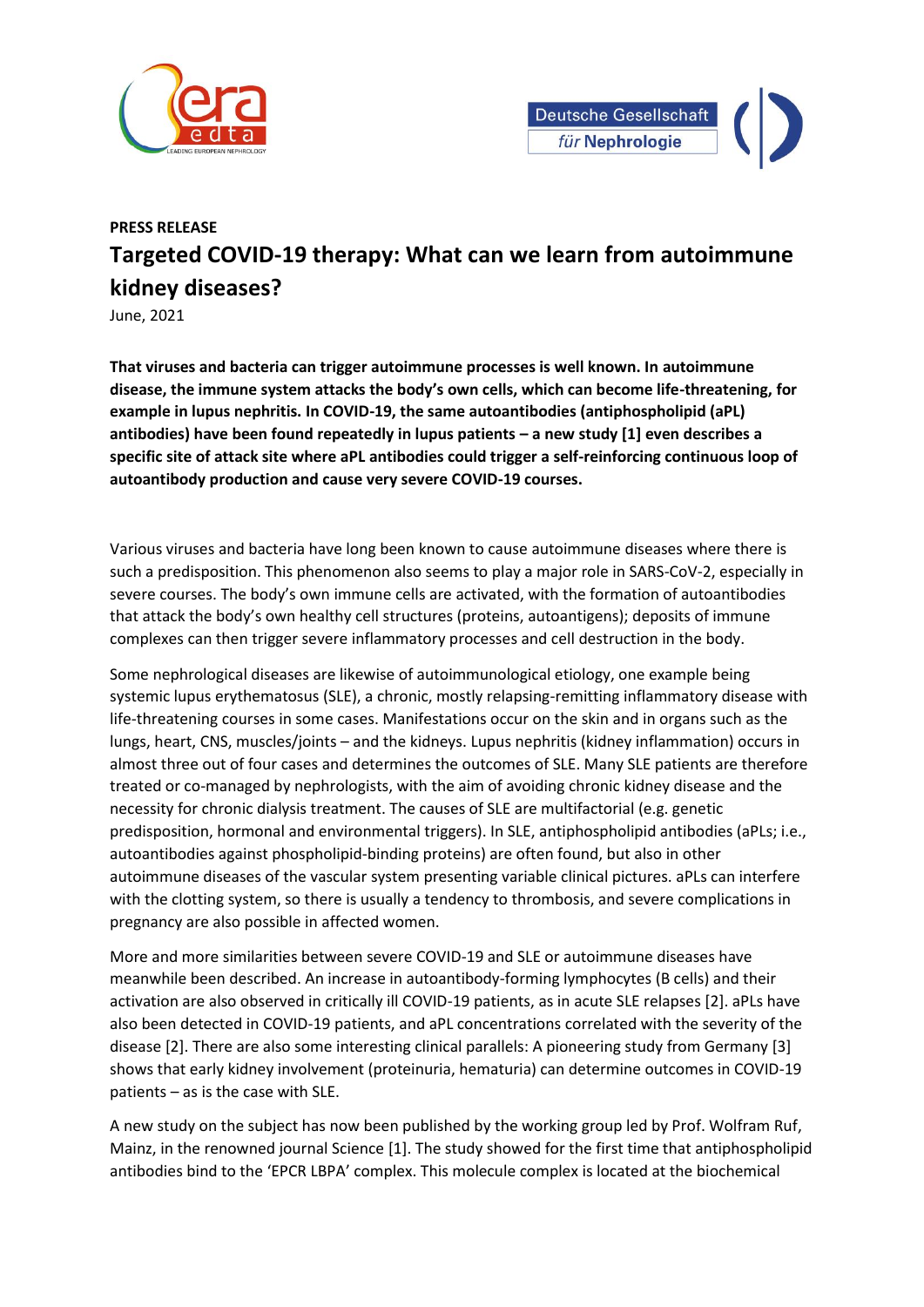

interface of the innate immune or pathogen defense system and the clotting system. It is a lipidprotein receptor complex consisting of endosomal LBPA (lysobisphosphatidic acid from endosomes) and the EPC (endothelial protein C) receptor located on the interior surface (endothelium) of the blood vessels. In this complex, the EPC receptor presents LBPA as a pathogenic cell surface antigen. aPL binding to the EPCR-LBPA complex then activates both the endosomal inflammatory pathway and the coagulation cascade. This leads to interferon production in immune cells and to a special expansion of B cells, which then produce further autoantibodies in a self-reinforcing autoimmune signaling loop. With regard to therapy, the study also showed that, in the lupus mouse model, the specific pharmacological blockade of this EPCR-LBPA signaling inhibited severe aPL-related damage.

"Even if the pathogenic mechanism and significance of autoantibody formation in COVID-19 are not yet fully understood, it is possible that the autoimmune response, once triggered, could be the real cause of many severe COVID-19 courses", commented Prof. Dr. Julia Weinmann-Menke, Mainz, the DGfN Press Officer, at the Opening Press Conference of the ERA-EDTA Congress. She and her colleagues at the universities of Mainz, Greifswald (Prof. Dr. Jens Fielitz) and Berlin are therefore planning a cooperative clinical research project to further investigate this autoimmune disease and to find new approaches for immunological COVID-19 therapies. "Our project is based on the hypothesis that an infection-associated autoimmune response by autoantibodies is implicated in many cases of organ damage in patients with severe COVID-19," explains Prof. Weinmann-Menke. The study aims to establish a high-throughput test procedure (multiplex assay) that can be used to identify specific immune responses (immunoproteomics) to autoantigens (especially against cerebral, cardiac and renal proteins) that occur in COVID-19. Autoantibody-forming memory B cells, and the specificity of autoantibodies (tissue specificity and cross-reactivity with other organs) are to be analyzed by conducting in vitro tests. The glycosylation of autoantibodies, which is known to enhance their effect in many cases, is also to be investigated.

"Immunomodulatory therapies used or being tested in the treatment of nephrological autoimmune diseases such as SLE may also be successful in severe COVID-19 courses", concludes Prof. Weinmann-Menke. "We hope that new diagnostic options for patients will provide us with better risk assessment and more targeted therapeutic approaches, also for non-COVID-associated immune phenomena."

[1] Müller-Calleja N, Hollerbach A, Royce J et al. Lipid presentation by the protein C receptor links coagulation with autoimmunity. Science 2021 Mar 12; 371 (6534): eabc0956. doi: 10.1126/science.abc0956.

[2] Woodruff MC, Ramonell RP, Nguyen DC et al. Extrafollicular B cell responses correlate with neutralizing antibodies and morbidity in COVID-19. Nature Immunology, 2020; DOI: 10.1038/s41590-020-00814-z. https://www.nature.com/articles/s41590-020-00814-z

[3] Gross O, Moerer O, Weber M et al. COVID-19-associated nephritis: early warning for disease severity and complications? The Lancet 2020. Published: May 06, 2020DOI: https://doi.org/10.1016/S0140-6736(20)31041- 2